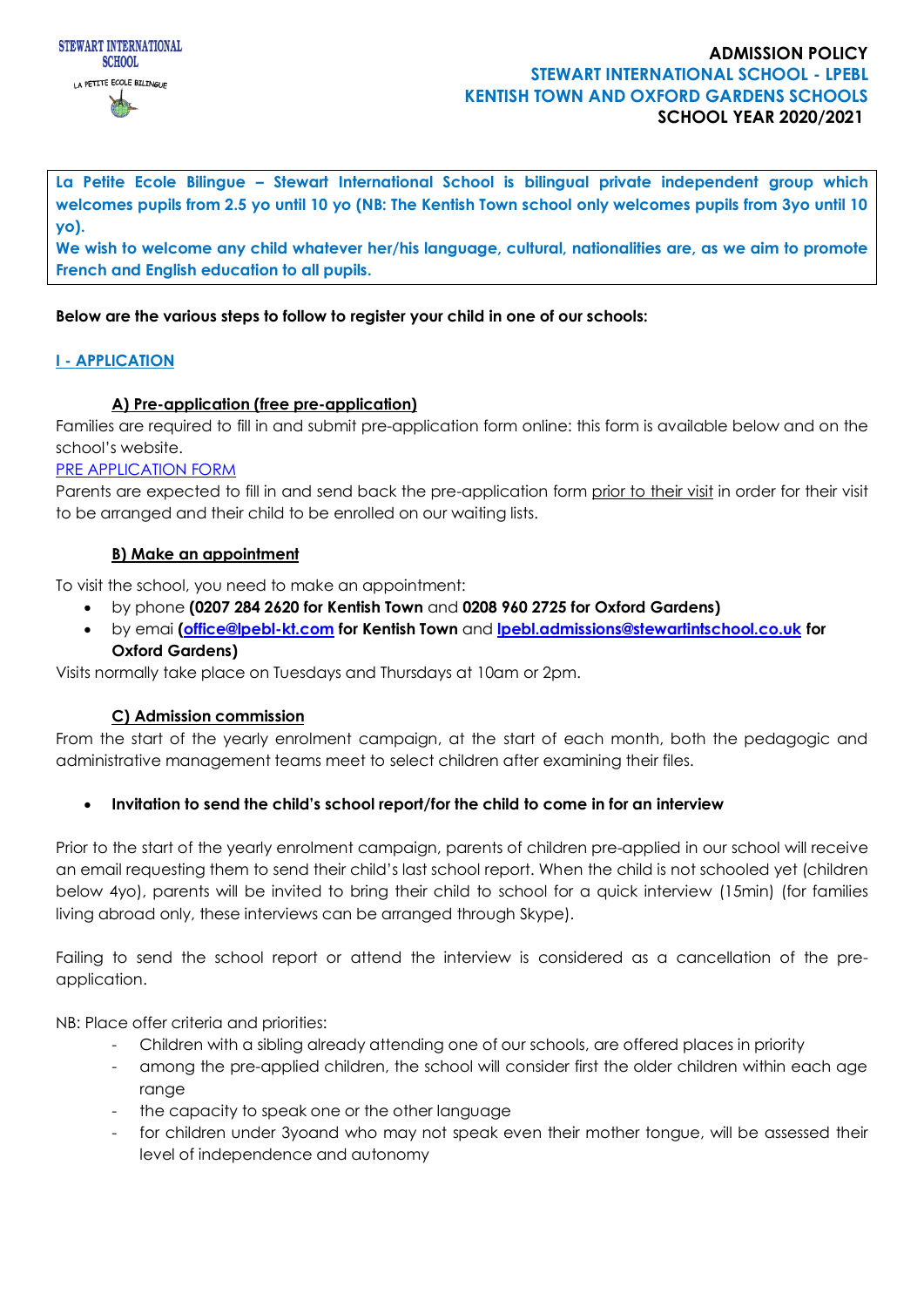

# **ADMISSION POLICY STEWART INTERNATIONAL SCHOOL - LPEBL KENTISH TOWN AND OXFORD GARDENS SCHOOLS SCHOOL YEAR 2020/2021**

Application schedules vary according to the child's age of entry.

The offer of a place requires the previous pre-application to be filled in by parents of the child, and abides by the criteria detailed in our Admission Policy (available on the school's website). The offer consists of an online School Place Offer Form, and is exclusively made by email; parents are thus requested to return and submit the requested form and documents duly completed online, and proceed with the transfer of any payment requested by the school at the time of the online School Place offer and within the deadline given by the school. The online School Place Offer is valid for ten days only.

# **A) Registration**

# **The application is final when the formalities detailed below have been completed (in due time):**

- 1. Administrative formalities
	- o Online School Place Offer form has been completed and submitted (parents are required to read the Terms & Conditions, the Financial and the Admission Policies attached to the place offer email)
	- o Copies of both parents/ legal responsible adults passports have been sent
	- o Copy of the child's passport has been sent
	- o In the case of a divorce/ separation : copy of the court order settling the custody arrangements has been provided; a letter co-signed by both parents and detailing their common custody arrangement has been provided if no court order has been taken.
- 2. Financial formalities
	- o Payment of the First Application fees of £1200 has been made
	- o Payment of a £1000 advance on First Term fees has been made.

# **III - RE-ENROLMENT**

# **A) Process**

Each year parents are sent an online Re-Enrolment form which they have to fill in in order to secure their child's place for the next academic year. Failing to complete the online Re-Enrolment and/or to pay the £1000 advance on 1st Term fees by the given deadline is considered by SIS – LPEBL as a cancellation of their child's registration. The place will then be offered to the next child on the waiting list.

NB: these payments are not refundable nor transferable even though parents may cancel the application at any time during the process. Then we will need parents' consent to the school making enquiries to the pupil's previous schools for confirmation that all sums due and owing to previous. schools have been paid.

Parents also consent to SIS - LPEBL informing any other school to which the pupil is to be transferred if any fees of LPEBL are unpaid. A School registration termination certificate will be issued only if all fees due have been paid. In addition, parents' consent to provide the school with their child school report of the previous school before the intake of their child.